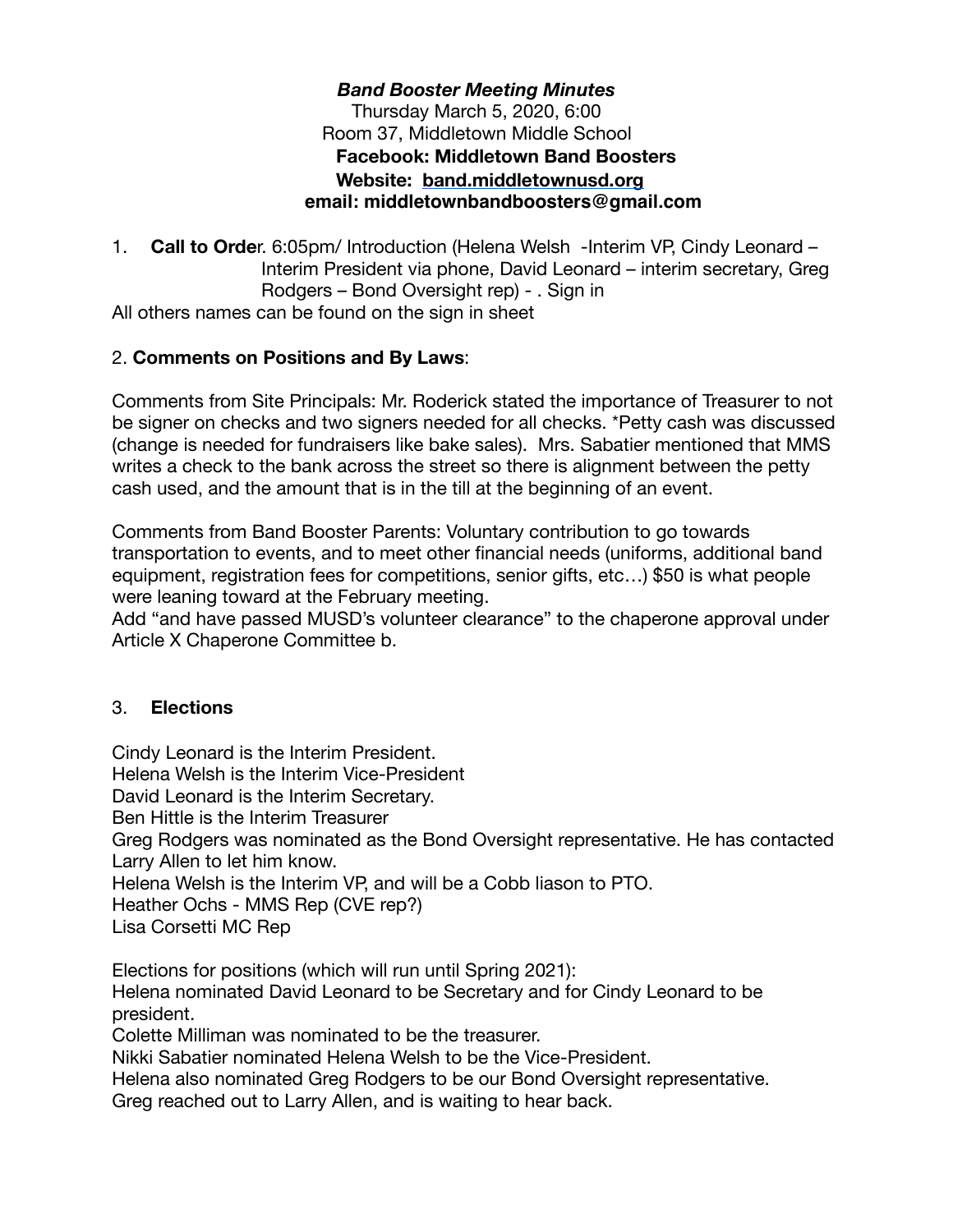Nominations were voted on. All in favor: 13. All opposed: 0 Motion passed 13 – 0 All elected positions will be until spring of 2021.

#### 4. **Discussion of meeting dates:**

Monthly meeting dates on Thursdays at 6:00. This works for everyone here.

 It was suggested that we have our next Boosters meetings on: Thursday, April 2, 2020 6:00 Room 37 Thursday, May 7

#### 5. **Discussion of issues to bring to School Board meeting on April 15:**

#### **Communicate issues/challenges**

Discuss the posting of the band stipend position. With the stipend, we could encourage Victor Hall to apply right now.

**Nikki has sent a request for the stipend position to both Superintendent Miller and Heather (CBO). She's still waiting to hear back.**

There is only one high school band, but there should be additional types of band (jazz, ensemble, etc…)

8th grade is a major loss of music students (due to a single elective schedule). This student loss results in a very small high school band. Leadership class has a major impact on this loss of students, and the tutorial class (which is there to support students who are struggling) also impacts band enrollment.

Discussion of the band moving from room 37 to room 1 which is bigger and has a new roof. Dave Miller is working with Mike Morris to purchase soundproofing (actually decibel-reducing panels) for this room.

The Bond has a band room slated to be built, but it's not likely to be done for years. Greg Rodgers said he would be willing to be part of the bond oversight committee. It is possible there is something band related in Phase 2.

It was suggested that bringing these issues into the LCAP, which is a public document, and is the primary budgetary document. It is aligned with School Site Council Site Plans. The LCAP is required to get parent input, and is something we need to pursue. Patricia will be meeting with Dave Miller and Union rep. regarding schedule

David has a potential petition to present to the school board regarding the LCAP and parent support for the band program. (*see this draft at the bottom of meeting minutes)*  Perhaps this is what we can present in April at the school board meeting, as well as having the band play one song for them.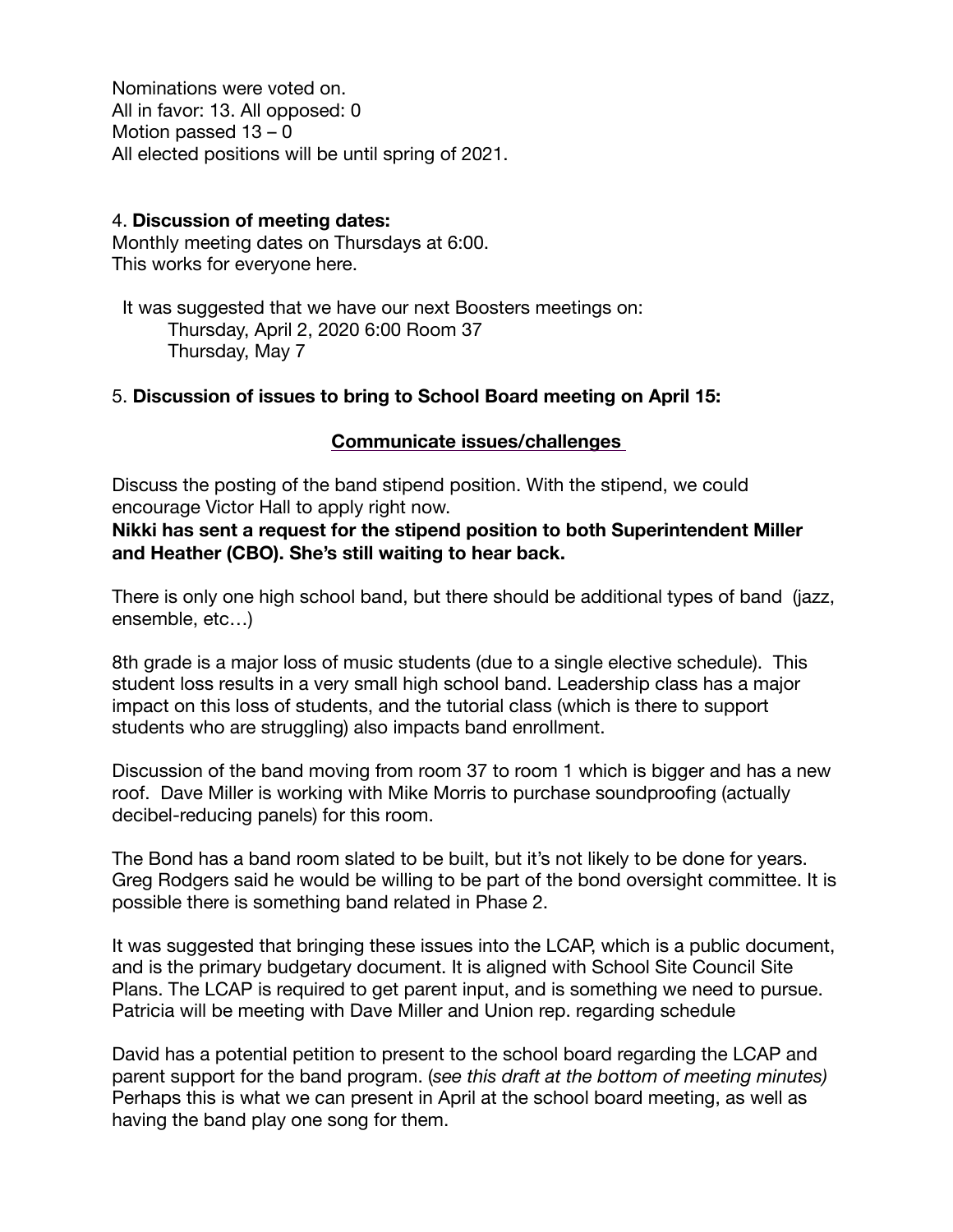Action: We'll be working on refining the language for presentation to the board in April. Band will be performing at the April 15<sup>th</sup> board meeting.

Patricia and a Union Rep from MTA will be going to meet with Superintendent Dave Miller regarding many of these issues.

6. **Vote on parent letter to send home**. Any changes needed? Does everyone agree that \$50 is appropriate for this letter?

The only changes to the parent letter is to get rid of the word interim. We can also add Please make your check out to Middletown Band Boosters. Your child can turn your donation in to the MHS office.

Helena will be getting a PO Box set up for us in Middletown. We should also add some encouragement to have Booster parents get the MUSD volunteer clearance done. We meet every first Thursday in room 37 on the Middletown Campus.

Vote on the favorite design that has been created from Konoctees. Should we send a parent letter home for kids to order shirts? We're going to wait for next year on the tshirts.

**All MHS students have a t-shirt. Sweatshirt can be ordered and paid by parents.** -order High School shirts first, then the other schools with appropriate color and design. (One unified logo for elementary with different color shirts?) **Patricia will be sharing the different logos and getting votes from MHS band students. Boosters voted as follows. The students will be wearing them, so we should give them the most significant votes.**

**Option 1 received 2 votes. Option 2 received 2 votes. Option 3 received 7 votes. Option 4 received 3 votes.**

7. **Award for Seniors from our Boosters** - Patricia would like to award the Seniors who have participated all four years of High School. Total number of seniors is 7 this year. One of them took a semester off. Does taking a semester off due to sports disqualify them?

Some student input from students indicated that a plaque and a blanket wasn't as significant as the cords and the letters.

-See attached budget for costs of senior awards. Keep in mind delivery might be 2 weeks. Senior awards were a priority. The plaque, blankets and t-shirts were not as important. The money will be used for cords, letters (and maybe blankets). -In the future we could offer a band scholarship.

-What is the criteria for our students to "letter"?

All four years as a commitment? Some kids could letter in their freshman year depending on the criteria. If a student participated in honor band or a solo ensemble. Lettering should mean going above and beyond. Just showing up each year would be a bare minimum. Some students have no choice due to sports. They could have left, but they stuck with it. Patricia will try to outline this clearly. Criteria could stay in the band handbook.

### 8. **Upcoming events**:

-*Solo/ ensemble at Chico State (February 8)* - successfully completed. One of the High School students will moving on to the State Competition in May at Sacramento.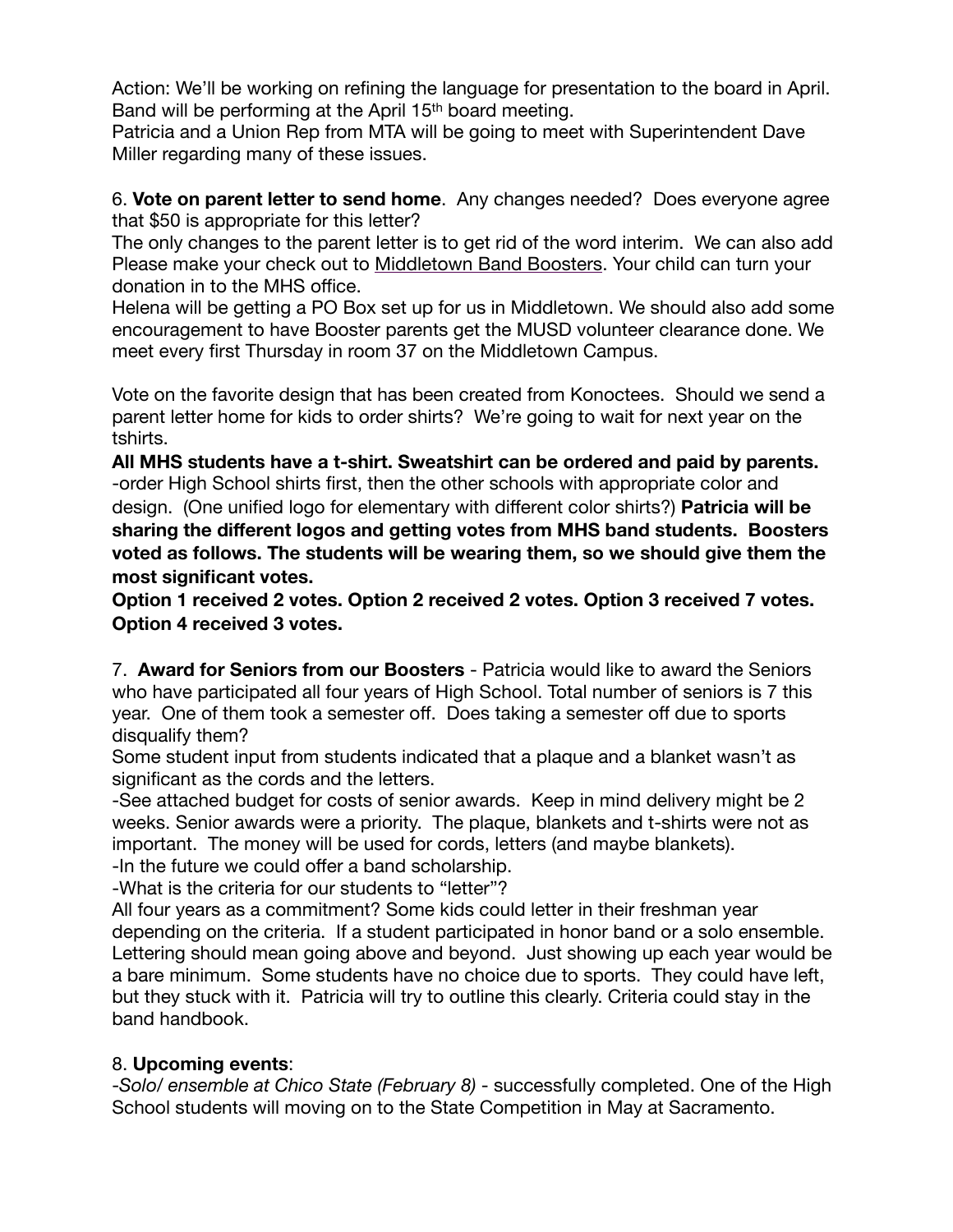-*Mendo Lake Honor Band (March 27/28)* - A Junior Band and a Senior Band are offered. Many were nominated from MMS and MHS.

-*School Board April 15, 6:00* MHS Present petition and band plays a song Elementary Schools will be April 30 in the Multi-Use on the Middletown Campus -Spring Concerts - Tuesday June 2 evening. (Sell baked goods as fundraiser) Sell tshirts or some other logo item?

*-Senior Award Night (May 28* at Tallman Gym)

-*Fall 2020 MMS Band Camp*

### 9. **Fundraising:**

-We need to set up a bank account. Which bank? WestAmerica for convenience in Middletown? Redwood Credit Union because they have good rates (and they might give us some funds?) Cindy is looking into donations from RCU. No fee once we become 501c3

Discussion ensued about opening a bank account. Options were discussed (West America, Redwood Credit Union, Tri-Counties Bank). Cost was discussed (there will be a cost until we are a 501c3. )

Cindy will put together a simple spreadsheet covering costs for each. Proximity to the treasurer was something that was mentioned as important.

Signers for the account: Upwards of 3 signers might be a good idea given some people are out of town. Patricia should not be a signer due to a conflict of interest. Cindy Leonard, Colette Milliman, and Helena Welsh should be signers. Treasurer can be the signer given that there are always two signers on every check.

-We need to get a P.O. Box Band PO box would be a good idea in case spending needs to take place in the summer.

-Band booster email address is now: middletownbandboosters@gmail.com -discussion of current instrument needs (repairs)

-discussion of current uniforms (elementary, middle and high school)

Bake sales, donation jars at band events/talent shows are additional ways to make ongoing contributions to our program to support our students.

### 10. **Adjourn at: 7:25 pm**

### **Next meeting on April 2, 2020**

**Everyone is encouraged to join our Facebook page.** 

**Meeting minutes will be posted on the band website (see info at top of first page)**